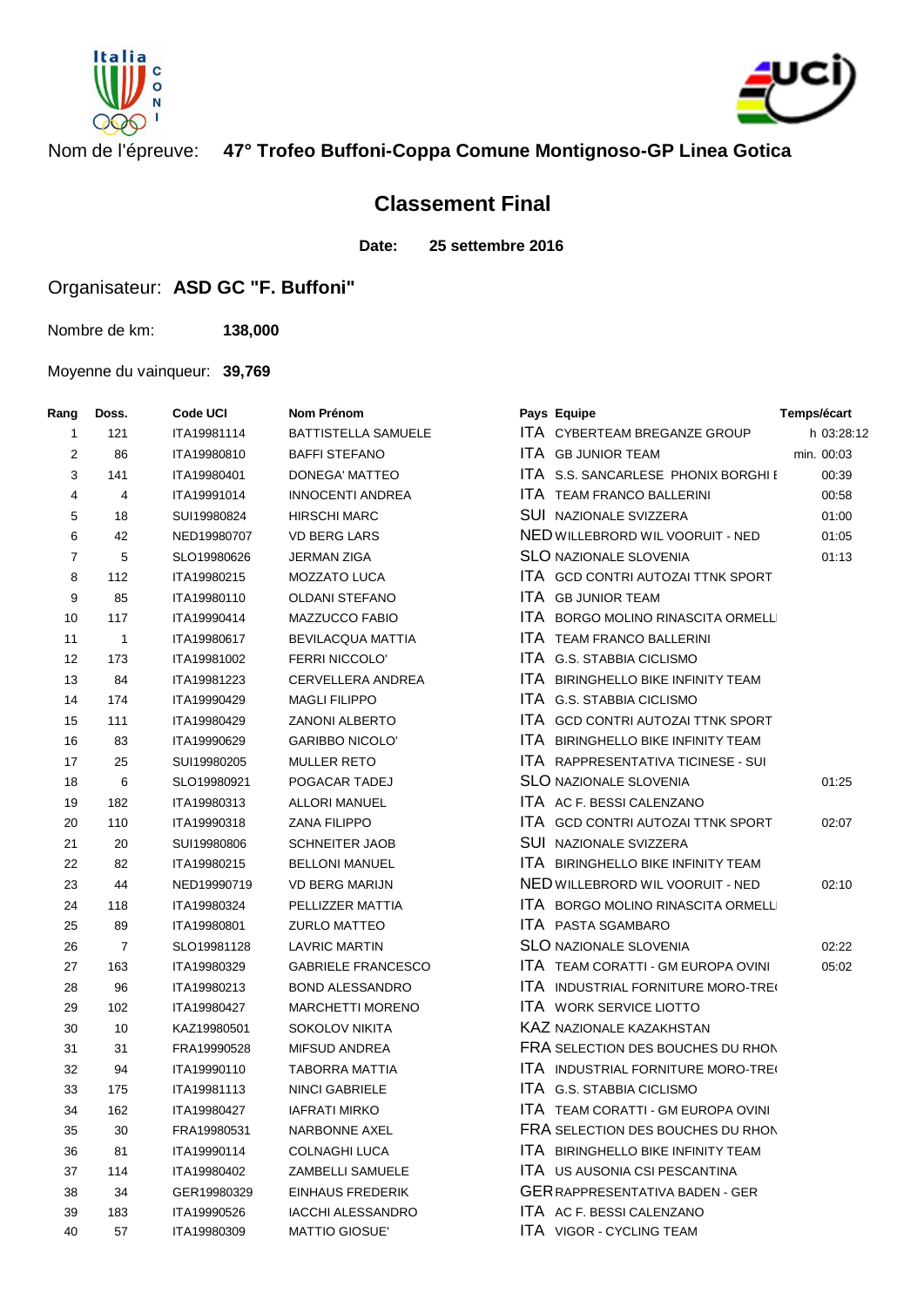| <b>DNF</b> | 2  | ITA19990329 | VIGNOLI NICHOLAS            | TEAM FRANCO BALLERINI               |
|------------|----|-------------|-----------------------------|-------------------------------------|
| <b>DNF</b> | 3  | ITA19980918 | PACINI EMANUELE             | <b>TEAM FRANCO BALLERINI</b>        |
| DNF        | 8  | SLO19990802 | CEMAZAR NIK                 | NAZIONALE SLOVENIA                  |
| <b>DNF</b> | 9  | KAZ19980604 | PRONSKIY VADIM              | NAZIONALE KAZAKHSTAN                |
| DNF        | 11 | KAZ19980518 | <b>GORBUSHIN ILYA</b>       | NAZIONALE KAZAKHSTAN                |
| DNF        | 12 | KAZ19980721 | ULYSBAYEV DINMUKHAMMED      | NAZIONALE KAZAKHSTAN                |
| DNF        | 13 | ITA19980402 | <b>TOSCHI ALDO</b>          | ALL SPORTS ASD                      |
| DNF        | 14 | ITA19981206 | <b>VALACCHI NICOLA</b>      | ALL SPORTS ASD                      |
| <b>DNF</b> | 15 | ITA19991005 | <b>BULLERI RAOUL</b>        | ALL SPORTS ASD                      |
| DNF        | 16 | ITA19990127 | ORLANDI ALBERTO             | ALL SPORTS ASD                      |
| DNF        | 17 | SUI19981017 | <b>FROIDEVAUX ROBIN</b>     | NAZIONALE SVIZZERA                  |
| DNF        | 19 | SUI19990126 | THIEBAUD VALERE             | NAZIONALE SVIZZERA                  |
| DNF        | 26 | ITA19980617 | PESCATORE MANUEL            | RAPPRESENTATIVA TICINESE - SUI      |
| <b>DNF</b> | 27 | ITA19990508 | CAPPAI MATTEO               | RAPPRESENTATIVA TICINESE - SUI      |
| <b>DNF</b> | 28 | SUI19980614 | DAVID ANDREA                | RAPPRESENTATIVA TICINESE - SUI      |
| DNF        | 29 | FRA19990514 | <b>AUBERT LOUIS</b>         | SELECTION DES BOUCHES DU RHONES     |
| DNF        | 32 | FRA19980409 | PORTAL JASON                | SELECTION DES BOUCHES DU RHONES     |
| DNF        | 33 | GER19990131 | <b>BALDINGER LUKAS</b>      | RAPPRESENTATIVA BADEN - GER         |
| <b>DNF</b> |    |             |                             |                                     |
| DNF        | 35 | GER19991109 | EINHAUS NICOLAS             | RAPPRESENTATIVA BADEN - GER         |
|            | 36 | GER19981224 | <b>HECHLER SEBASTIAN</b>    | RAPPRESENTATIVA BADEN - GER         |
| DNF        | 37 | FRA19980502 | ETHENE NATHAN               | RAPPRESENTATIVA ALPES MARITIMES - F |
| DNF        | 38 | FRA19990708 | LISARELLI FLORENT           | RAPPRESENTATIVA ALPES MARITIMES - F |
| DNF        | 39 | FRA19980609 | ROCHE ALEXIS                | RAPPRESENTATIVA ALPES MARITIMES - F |
| <b>DNF</b> | 40 | FRA19980608 | COLLUCCINI NICOLAS          | RAPPRESENTATIVA ALPES MARITIMES - F |
| DNF        | 41 | NED19980909 | <b>BOUWMANS BRYAN</b>       | WILLEBRORD WIL VOORUIT - NED        |
| DNF        | 43 | NED19981114 | VAN ELZAKKER WOUT           | WILLEBRORD WIL VOORUIT - NED        |
| DNF        | 45 | GBR19980906 | QUARTERMAN CHARLIE          | ZAPPI RACING TEAM - GBR             |
| DNF        | 46 | GBR19990911 | <b>COOMBE DANIEL</b>        | ZAPPI RACING TEAM - GBR             |
| DNF        | 47 | GBR19980604 | ROBERTS WILL                | ZAPPI RACING TEAM - GBR             |
| DNF        | 48 | GBR19980324 | KIBBLE PETER                | ZAPPI RACING TEAM - GBR             |
| DNF        | 49 | BUL19990524 | NIKOLOV KONSTANTIN          | NAZIONALE BULGARIA                  |
| DNF        | 50 | BUL19990102 | ALEKSANDROV YASEN           | NAZIONALE BULGARIA                  |
| <b>DNF</b> | 51 | BUL19990430 | DOBREV DOBRIN               | NAZIONALE BULGARIA                  |
| <b>DNF</b> | 52 | BUL19990116 | KOSTOV YOAN                 | NAZIONALE BULGARIA                  |
| <b>DNF</b> | 53 | ITA19991020 | <b>CARRARA FABIO</b>        | CICL. ROSTESE ASD                   |
| <b>DNF</b> | 54 | ITA19980329 | ROSSETTO STEFANO            | CICL. ROSTESE ASD                   |
| <b>DNF</b> | 55 | ITA19981024 | NICOLINO FABIO              | CICL. ROSTESE ASD                   |
| DNF        | 56 | ITA19990103 | SARTORELLO DIEGO            | CICL. ROSTESE ASD                   |
| <b>DNF</b> | 58 | ITA19981208 | <b>OLIVERO ENRICO</b>       | VIGOR - CYCLING TEAM                |
| DNF        | 59 | ITA19981025 | <b>BERTAINA MICHELE</b>     | VIGOR - CYCLING TEAM                |
| DNF        | 60 | ITA19980119 | COSTAMAGNA STEFANO          | VIGOR - CYCLING TEAM                |
| DNF        | 61 | ITA19991202 | BALDUZZI NOAH               | <b>ESPERIA PETALO</b>               |
| DNF        | 62 | ITA19990408 | <b>ERPETTO ALBERTO</b>      | <b>ESPERIA PETALO</b>               |
| <b>DNF</b> | 63 | ITA19990211 | <b>GARBEROGLIO RICCARDO</b> | <b>ESPERIA PETALO</b>               |
| DNF        | 64 | ITA19990102 | <b>ENRICO SEBASTIANO</b>    | <b>ESPERIA PETALO</b>               |
| <b>DNF</b> | 65 | ITA19980828 | VEZZOLA NICOLO'             | S.C. CAPRIOLO ASD                   |
| DNF        | 66 | ITA19981031 | <b>FURLAN MATTEO</b>        | S.C. CAPRIOLO ASD                   |
| DNF        | 67 | ITA19990130 | <b>BOFFELLI FEDERICO</b>    | S.C. CAPRIOLO ASD                   |
| <b>DNF</b> | 68 | ITA19991027 | PIANTONI MATTEO GIOVANNI    | S.C. CAPRIOLO ASD                   |
| DNF        |    |             |                             |                                     |
| DNF        | 69 | ITA19980714 | <b>FRIGERIO STEFANO</b>     | U.S.BIASSONO ASD                    |
|            | 70 | ITA19980315 | BRAMATI TOMMASO             | U.S.BIASSONO ASD                    |
| DNF        | 71 | ITA19991212 | PIROVANO MARIO              | U.S.BIASSONO ASD                    |
| DNF        | 72 | ITA19990527 | <b>VOLONTE' LORENZO</b>     | U.S.BIASSONO ASD                    |
| <b>DNF</b> | 73 | ITA19981202 | <b>CESARO ANDREA</b>        | FERALPI MONTECLARENSE ASD           |
| <b>DNF</b> | 74 | ITA19990103 | PASTORELLI FILIPPO          | FERALPI MONTECLARENSE ASD           |
| DNF        | 75 | ITA19990313 | <b>TONIOLI NICHOLAS</b>     | FERALPI MONTECLARENSE ASD           |
| DNF        | 76 | ITA19991025 | ANNABE HAMZA                | FERALPI MONTECLARENSE ASD           |
| DNF        | 77 | ITA19980422 | ZANOLETTI MATTEO            | SC CENE IL VULCANO                  |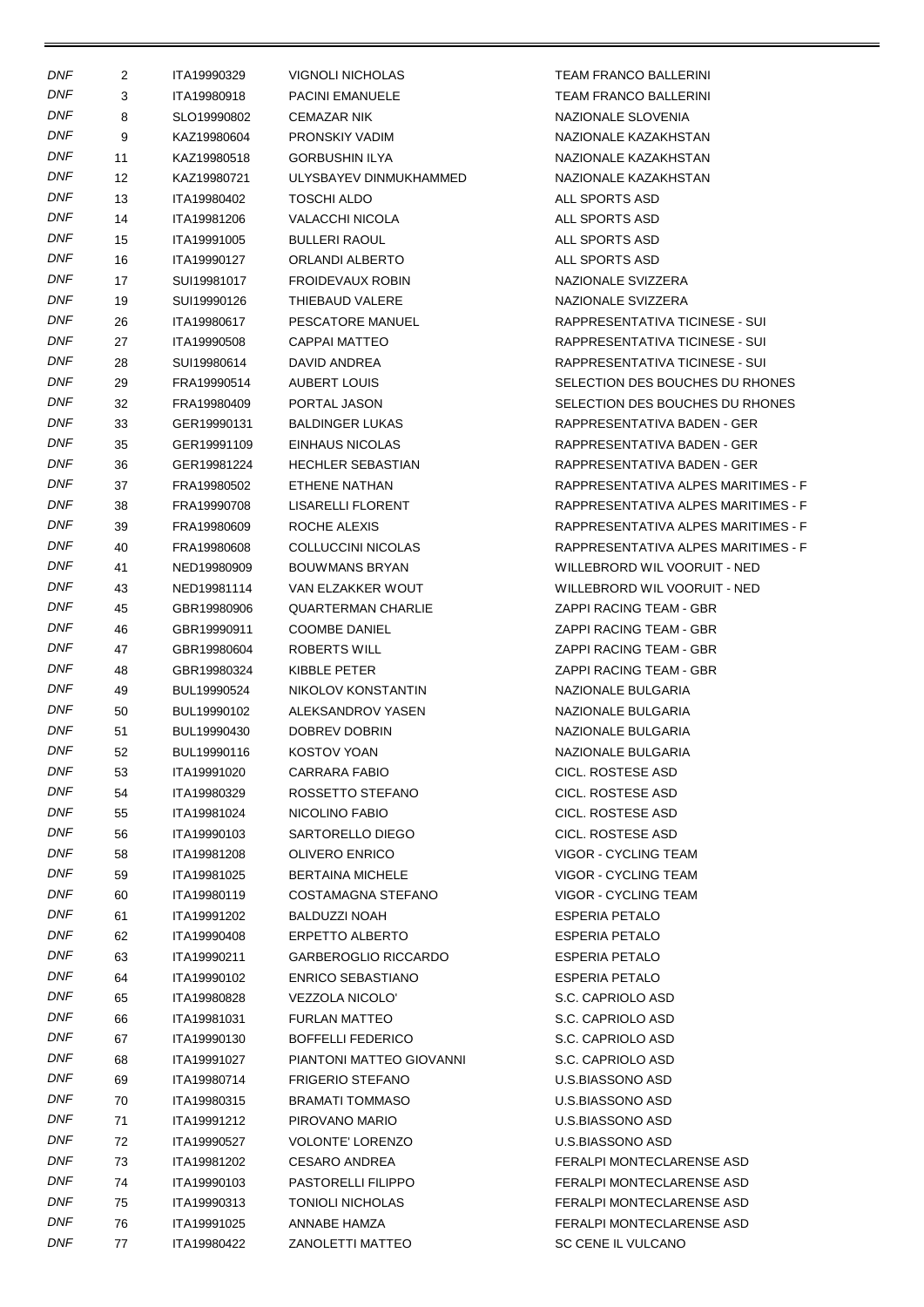| DNF        | 78  | ITA19990609 | <b>CAPELLA GIOVANNI</b>     | SC CENE IL VULCANO                  |
|------------|-----|-------------|-----------------------------|-------------------------------------|
| <b>DNF</b> | 79  | ITA19991017 | <b>BORELLI GREGORIO</b>     | SC CENE IL VULCANO                  |
| DNF        | 80  | ITA19990429 | <b>FIORINA KRISTIAN</b>     | SC CENE IL VULCANO                  |
| DNF        | 87  | ITA19991229 | RASTELLI LUCA               | <b>GB JUNIOR TEAM</b>               |
| DNF        | 88  | ITA19990205 | <b>BELLETTA PIER ELIS</b>   | <b>GB JUNIOR TEAM</b>               |
| DNF        | 90  | ITA19980109 | <b>ZOCCARATO SAMUELE</b>    | PASTA SGAMBARO                      |
| <b>DNF</b> | 91  | ITA19990715 | <b>FRACCARO MATTEO</b>      | PASTA SGAMBARO                      |
| DNF        | 92  | ITA19990909 | <b>BENATTI MASSIMILIANO</b> | PASTA SGAMBARO                      |
| DNF        | 93  | ITA19990130 | LIRA STEFANO                | INDUSTRIAL FORNITURE MORO-TRECIEFFE |
| DNF        | 95  | ITA19981204 | AZZALINI MIRKO              | INDUSTRIAL FORNITURE MORO-TRECIEFFE |
| DNF        | 97  | ITA19980325 | <b>DAINESE ALBERTO</b>      | SOC.CICLISTI PADOVANI               |
| <b>DNF</b> | 98  | ITA19990627 | <b>BOTTIN FILIPPO</b>       | SOC.CICLISTI PADOVANI               |
| DNF        | 99  | ITA19980818 | PULITO ANDREA               | SOC.CICLISTI PADOVANI               |
| DNF        | 100 | ITA19990413 | PAIOLA MATTEO               | SOC.CICLISTI PADOVANI               |
| DNF        | 101 | ITA19980618 | <b>BASEGGIO MATTEO</b>      | <b>WORK SERVICE LIOTTO</b>          |
| DNF        | 103 | ITA19980907 | GOBBI ALEX                  | <b>WORK SERVICE LIOTTO</b>          |
| <b>DNF</b> | 104 | ITA19990907 | <b>BOLCATO MATTEO</b>       | <b>WORK SERVICE LIOTTO</b>          |
| DNF        | 105 | ITA19990708 | <b>BOLLETTIN GABRIELE</b>   | C.S. LIBERTAS SCORZE'               |
| DNF        | 106 | ITA19990213 | <b>CECCON DANIELE</b>       | C.S. LIBERTAS SCORZE'               |
| DNF        | 107 | ITA19990110 | MICHIELETTO MATTEO          | C.S. LIBERTAS SCORZE'               |
| DNF        | 108 | ITA19990924 | MORETTO GIACOMO             | C.S. LIBERTAS SCORZE'               |
| DNF        | 109 | ITA19990511 | <b>FONTANA MARCO</b>        | GCD CONTRI AUTOZAI TTNK SPORT       |
| DNF        | 113 | ITA19981014 | FERRARI ANDREA              | US AUSONIA CSI PESCANTINA           |
| DNF        | 115 | ITA19990224 | <b>CHESINI MARCO</b>        | US AUSONIA CSI PESCANTINA           |
| DNF        | 116 | ITA19980725 | KONYCHEV ALEXANDER          | US AUSONIA CSI PESCANTINA           |
| DNF        | 119 | ITA19991008 | <b>BAUCE DAVIDE</b>         | BORGO MOLINO RINASCITA ORMELLE      |
| DNF        | 120 | ITA19990701 | <b>MOLENA ENRICO</b>        | BORGO MOLINO RINASCITA ORMELLE      |
| DNF        | 122 | ITA19990529 | ZAMBON ANDREA               | CYBERTEAM BREGANZE GROUP            |
| DNF        | 123 | ITA19990903 | DAL DIN NICOLO'             | CYBERTEAM BREGANZE GROUP            |
| DNF        | 124 | ITA19990921 | <b>BIZZOTTO THOMAS</b>      | CYBERTEAM BREGANZE GROUP            |
| <b>DNF</b> | 125 | ITA19980316 | DI BENEDETTO STEFANO        | DANIELI 1914 CYCLING TEAM           |
| DNF        | 126 | ITA19981007 | VENCHIARUTTI NICOLA         | DANIELI 1914 CYCLING TEAM           |
| <b>DNF</b> | 127 | ITA19990220 | AMADIO EMANUELE             | DANIELI 1914 CYCLING TEAM           |
| <b>DNF</b> | 128 | ITA19980107 | <b>BIASIA BENJAMIN</b>      | DANIELI 1914 CYCLING TEAM           |
| DNF        | 129 | ITA19980710 | <b>CAUZ MICHELE</b>         | S. C. FONTANAFREDDA                 |
| <b>DNF</b> | 130 | ITA19990102 | <b>LORENZON GIULIO</b>      | S. C. FONTANAFREDDA                 |
| <b>DNF</b> | 131 | ITA19991027 | CONSOLARO MATTIA            | S. C. FONTANAFREDDA                 |
| DNF        | 132 | ITA19980512 | <b>GIURIATO ALBERTO</b>     | S. C. FONTANAFREDDA                 |
| DNF        | 133 | ITA19980110 | <b>BISSO NICOLO'</b>        | CICLISTICA BORDIGHERA               |
| DNF        | 134 | ITA19980802 | ROSSO MATTEO                | CICLISTICA BORDIGHERA               |
| DNF        | 135 | ITA19980414 | CAVIGLIA ANDREA             | CICLISTICA BORDIGHERA               |
| DNF        | 136 | ITA19980929 | ANDREINI FRANCESCO          | CICLISTICA BORDIGHERA               |
| DNF        | 137 | ITA19990211 | MICHELUCCI ALESSANDRO       | U.C. CASANO A.S.D.                  |
| DNF        | 138 | ITA19980329 | <b>MURGANO MARCO</b>        | U.C. CASANO A.S.D.                  |
| DNF        | 139 | ITA19981129 | DELLA PINA DAVIDE           | U.C. CASANO A.S.D.                  |
| <b>DNF</b> | 140 | ITA19990510 | NASTASI DANIEL              | U.C. CASANO A.S.D.                  |
| DNF        | 142 | ITA19990525 | ALEOTTI GIOVANNI            | S.S. SANCARLESE PHONIX BORGHI BIKE  |
| DNF        | 143 | ITA19980524 | LODI LEONARDO               | S.S. SANCARLESE PHONIX BORGHI BIKE  |
| DNF        | 144 | ITA19980614 | LODI FILIPPO                | S.S. SANCARLESE PHONIX BORGHI BIKE  |
| DNF        | 145 | ITA19990820 | CARBONI MATTEO              | SIDERMEC FRATELLI VITALI            |
| <b>DNF</b> | 146 | ITA19991003 | <b>BELOGI MATTEO</b>        | SIDERMEC FRATELLI VITALI            |
| DNF        | 147 | ITA19991027 | TEDALDI ELIA                | SIDERMEC FRATELLI VITALI            |
| DNF        | 148 | ITA19991118 | <b>VASCIAVEO MATTEO</b>     | SIDERMEC FRATELLI VITALI            |
| DNF        | 149 | ITA19990219 | <b>VENTURI MIRKO</b>        | ASD GUBBIO CICLISMO MOCAIANA        |
| DNF        | 150 | ITA19990405 | <b>QUARTUCCI LORENZO</b>    | ASD GUBBIO CICLISMO MOCAIANA        |
| <b>DNF</b> | 151 | ITA19991014 | <b>GIORNI DAVIDE</b>        | ASD GUBBIO CICLISMO MOCAIANA        |
| DNF        | 152 | ITA19990328 | PANNACCI GIOSUE'            | ASD GUBBIO CICLISMO MOCAIANA        |
| DNF        | 153 | ITA19980730 | ROSATI FEDERICO             | <b>SECOM FORNO PIOPPI</b>           |
| <b>DNF</b> | 154 | ITA19991028 | CASSARA' GIACOMO            | <b>SECOM FORNO PIOPPI</b>           |
|            |     |             |                             |                                     |